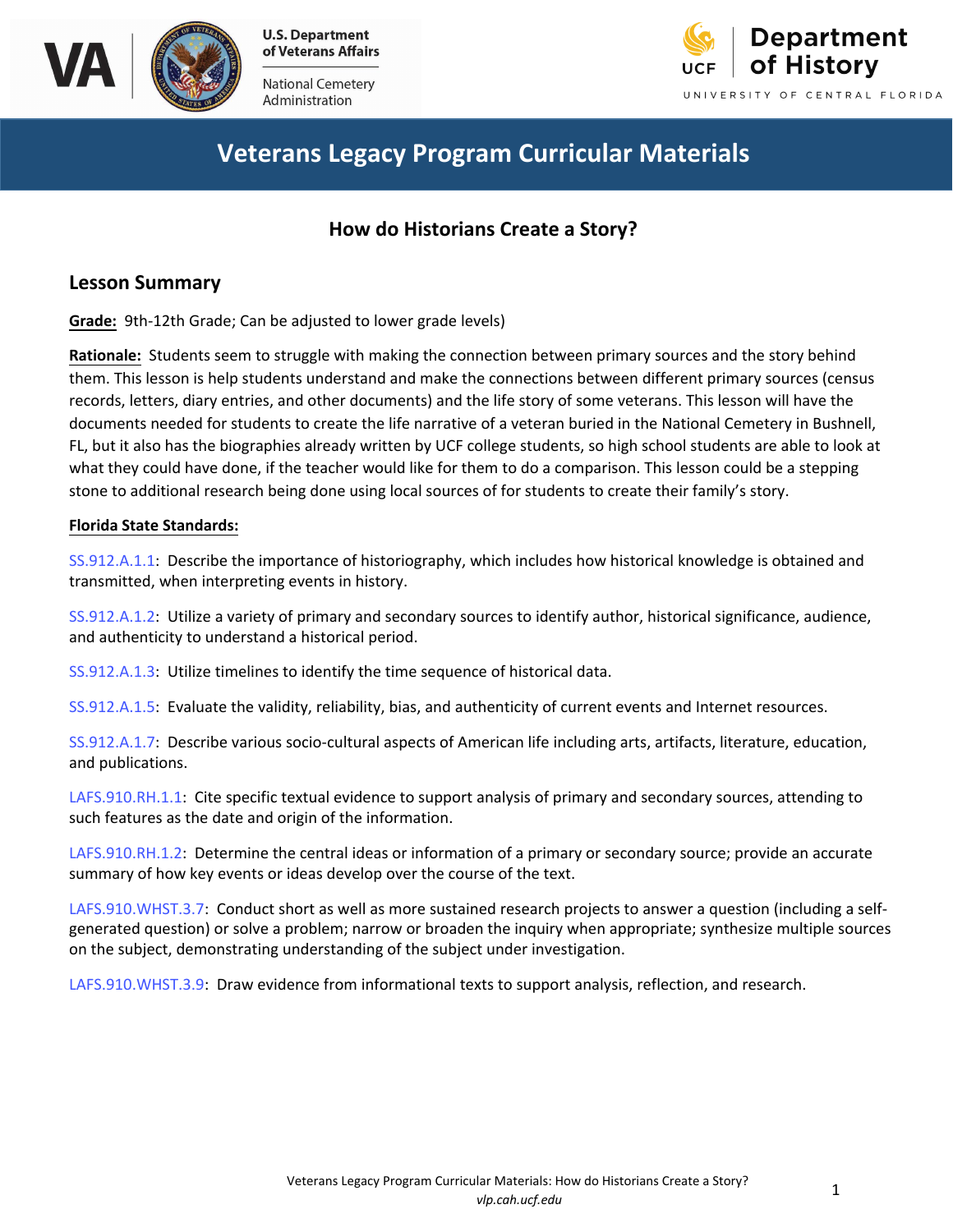

National Cemetery Administration



# **Veterans Legacy Program Curricular Materials**

### **Materials Needed:**

• "Ordeal by Cheque" checks printed out (for introduction)

Downloadable PDF available at http://ghsbears.pbworks.com/f/Cheques.pdf

• Copies of the teacher packet for modeling the lesson.

For this lesson, Archie Hawk[ins was chosen as the model packet because it](http://ghsbears.pbworks.com/f/Cheques.pdf) has less documents, so it is a good start to get students considering how to put the pieces of history together without much of a paper trail. Archie's Packet is found here: LINK TO ARCHIE HAWKINS PACKET

- Computers connected to Internet
- Primary sources for each of the veterans printed out for each group. 16 packets of veteran biographies and primary sources available here: LINK TO TEACHER PACKETS HERE
- Graphic Organizers/Timelines (there are several online timeline creators if you are wanting a technology aspect, but a handwritten one would be good too)
- Paper/Pen

#### **Additional Online Resources:**

https://www.census.gov/history/www/through\_the\_decades/index\_of\_questions/1910\_1.html - to view the questions asked of each census, to help students be able to read the questions (the different census [dates are on the left so you can choose which one you need\)](https://www.census.gov/history/www/through_the_decades/index_of_questions/1910_1.html)

http://www.findagrave.com – to do a grave find – good for finding dates of death if not available in the primary sources provided

[http://www.ancestry.com](http://www.findagrave.com) – this is a subscription service used for genealogy, some public libraries and historical societies have subscriptions and are open to the public to use.

[http://www.newseum.org](http://www.ancestry.com)/todaysfrontpages/ - this a museum in Washington DC that has a collection of headlines and newspapers for you to view

[https://www.cem.va.gov/cems/nchp/florida.a](http://www.newseum.org/todaysfrontpages/)sp - National Cemetery Bushnell, FL website

https://owl.english.purdue.edu/owl/ - The OWL at Purdue University is a wonderful site to help students [with citations, endnotes and footnotes, as well as](https://www.cem.va.gov/cems/nchp/florida.asp) Bibliography pages.

[https://www.floridamemory.com/](https://owl.english.purdue.edu/owl/) - This is a website specifically geared for Florida residents. This is a good place for students to do research for draft registration cards and other Florida information.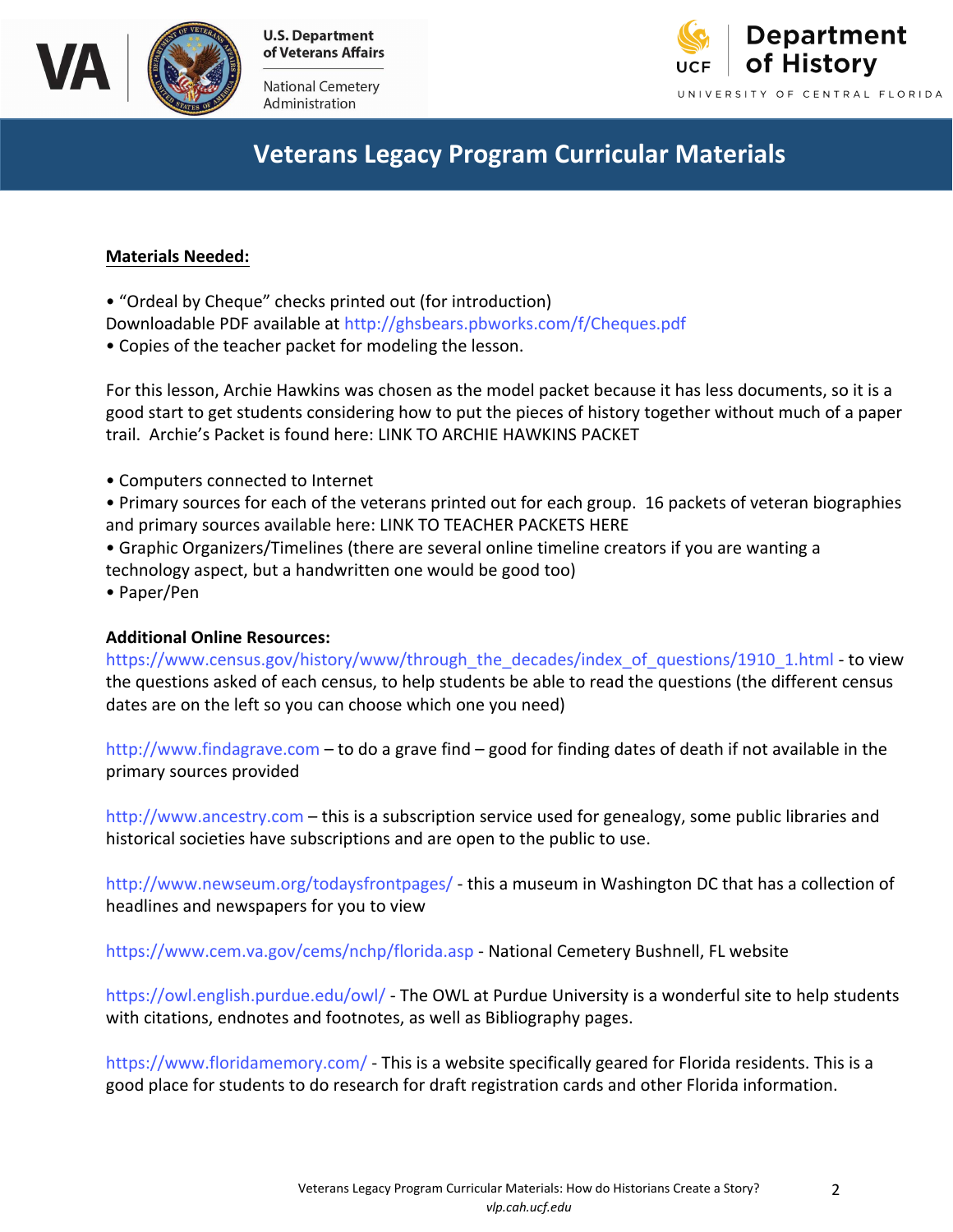

**of Veterans Affairs**  National Cemetery

Administration



# **Veterans Legacy Program Curricular Materials**

#### **Procedures:**

This lesson should be done in groups of two or three students.

### **Day 1/Hook**

1. Break students up into groups. Download the cheques from the Vanity Fair article "Ordeal by Cheque" available online at http://ghsbears.pbworks.com/f/Cheques.pdf. Copies should be made for each group and [checks should be cut out so students can](ttp://ghsbears.pbworks.com/f/Cheques.pdf) organize them and move them around. Ideally, students should be able to look at all the checks, but if time is a concern the number of checks used may vary.

2. Give students the directions to create a story of Mr. Lawrence Exeter, Sr by solely using the checks provided. Have them create a timeline to show when certain things occur, making sure they document how they came to that conclusion by having them make connections from one check to another. Afterwards, have each group write a summary of what they learned about Mr. Exeter Sr. just from his checks. Essentially, this should mimic the process of historians piecing together history based off of only primary source materials.

Note: This activity often takes a full day because the students enjoy creating a story for Mr. Exeter. If time is a factor, the number of checks used can be limited.

#### **Day 2**

1. Ask students what Mr. Exeter accomplished in his life, having them refer to their finding from the checks as evidence. Explain the concept of historiography (the study of historical writing) and note that the students have already begun this process by putting together the puzzle of the checks. Remind them, however, that the checks do not tell the complete story.

2. Ask the students how they think that historians find evidence to tell the stories of people or events. What kinds of documents do historians use? Have students brainstorm a list of possible documents that could be helpful in historical research. Have a student keep track of the list on a white board.

3. Introduce what a census record is. Students may not already know what a census is, and the wealth of information that they have. Pass out a copy of the US Census Record found in Archie Hawkins' packet. Give the students some time to look at the document in their groups and familiarize themselves with what information is found on the census.

 and why they are collected, etc. Also point out that census records were handwritten, and ask what kinds of 4. Discuss the census record with the students. Talk about what kinds of questions census records ask, when problems that could lead to- including sometimes misspellings of names, [incorrect dates or ages, and](https://www.census.gov/history/www/through_the_decades/index_of_questions/1910_1.html)  language [barriers. This would be a good time to have t](https://www.census.gov/history/www/through_the_decades/index_of_questions/1910_1.html)he students explore this website: https:// www.census.gov/history/www/through\_the\_decades/index\_of\_questions/1910\_1.html while they examine the census record.

5. Have students begin to compile a timeline for Archie Hawkins based on the census record that they have.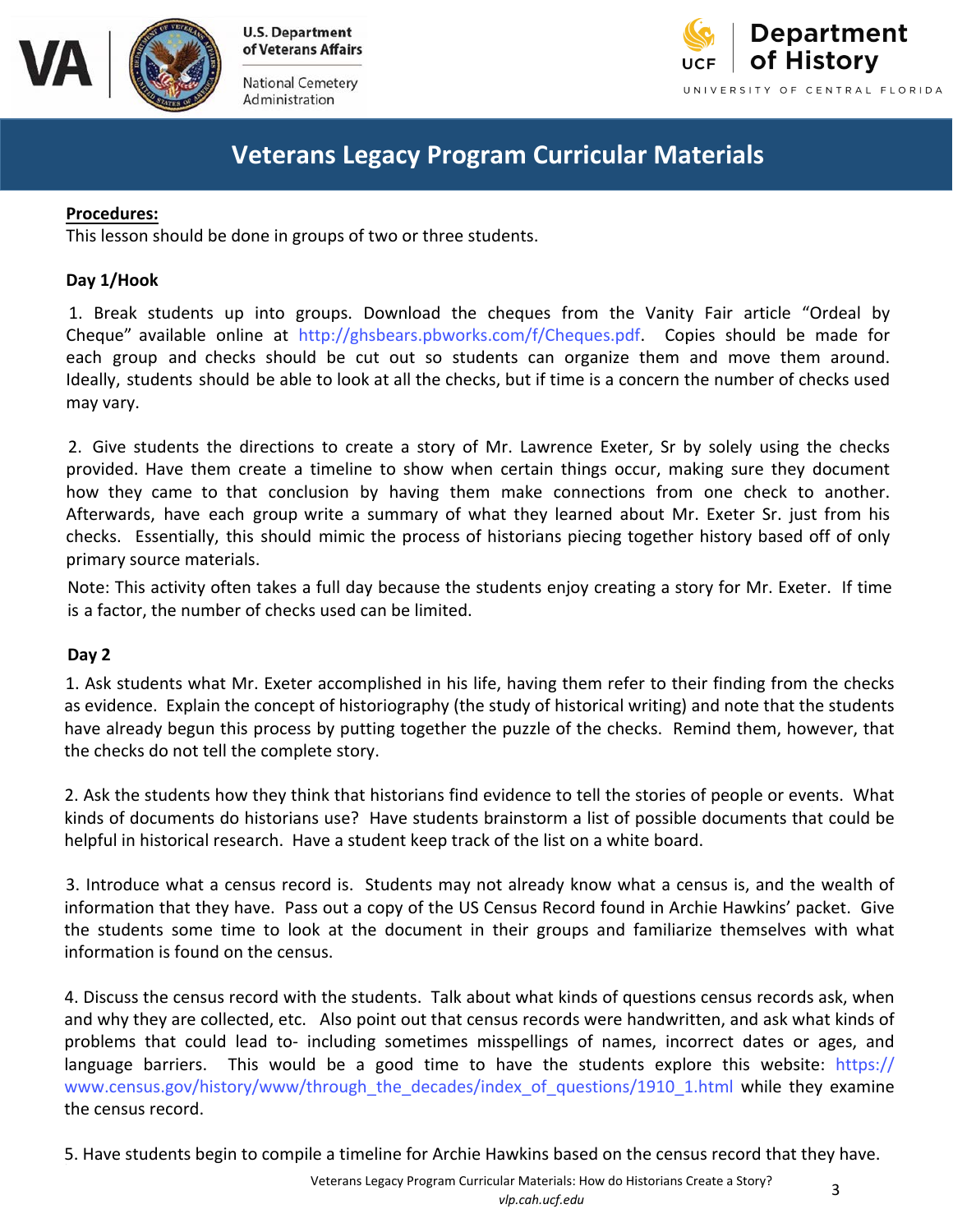

**of Veterans Affairs** 

National Cemetery Administration



# **Veterans Legacy Program Curricular Materials**

#### **Days 3 and 4**

1. Pass out the remaining primary source documents included for Archie Hawkins. Give students time to analyze the documents with their groups and continue to add newly found information to the timeline they created.

2. Have the class come together and complete a timeline on the white board. Start by asking what kinds of information need to be represented on the timeline. Some information will come quickly. Some questions to probe students with- do we know birth date? Death date? What he did, and when? What job did he have?Education level? Have the students make connections and determine what kinds of educated assumptions can be made based on the source material. What was happening in the United States and the world during the dates being looked at? What other sources can the students use? If possible, have students utilize a newspaper database to look up what kinds of things were happening during this time. If not, an internet search would also be sufficient.

3. Do we have a date of death? No. So how can we find one? Suggest FindAGrave.com to show students how you can look up information. We see Mr. Hawkins passed away in 1989. From there explain what an obituary is and why it would be important to a historian. (Use one as an example.) Where did Mr. Hawkins live in the last record we have? Explain to students that working from that last known location, we need to look at local newspapers to see if there is obituary for this soldier to complete his information.

4. Now, that we have as complete a timeline as we can get, ask students what other questions do they have. Make a list. Can we find the answers to these questions? How? Explain how sometimes this information is missing or gone. Why would we be missing information for this soldier? I would be trying to get the idea across that different ethnic groups have information missing, especially with a soldier that served during World War I and was a minority. Are there some secondary sources maybe we could use to fill in some blanks?

NOTE: If the soldier was in Florida, the students may want to check Floridamemory.com to see if information is located there.